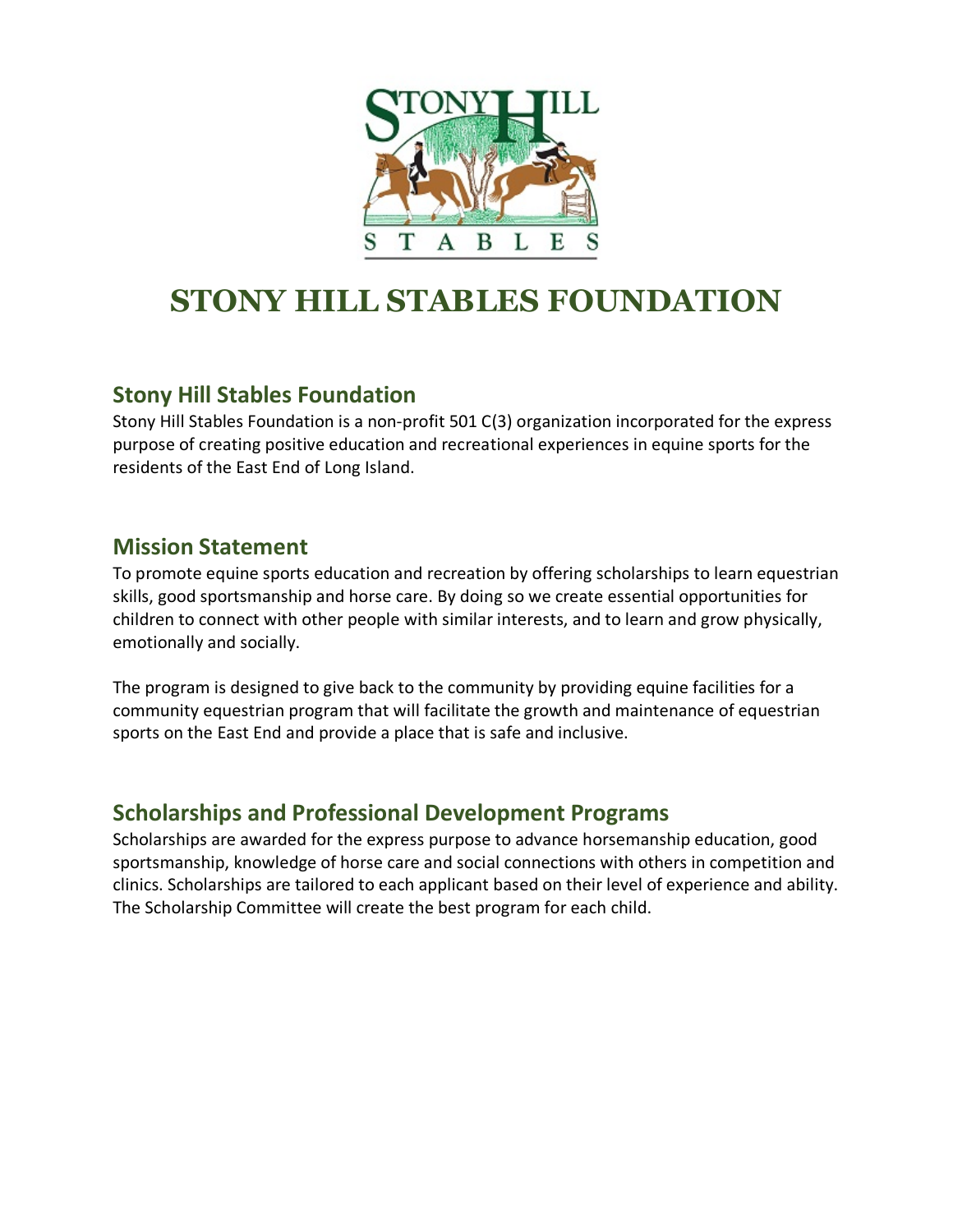

### **STONY HILL STABLES FOUNDATION 2019 Scholarship Application Information**

The Stony Hill Stables Foundation Scholarship Committee will review scholarship applications and award decisions will be submitted to the Stony Hill Stables Foundation Board. The Committee will meet the week following the application deadline. All reviewed discussion will be confidential; decisions of the Committee are final.

Applications must be completed in entirety when submitted. All incomplete application **will not** be considered for the scholarship. A parent or guardian will be needed to fully complete the application. Financial information must accompany this application to be considered complete.

All scholarships awarded will be based on merit and need.

For 2019 scholarship awards will range from a series of 10 private half-hour lessons, to a week of summer camp. All scholarships must be completed within the time frame designated by the scholarship committee.

**Due to financial constraints, only a limited number of scholarships will be awarded**. We are only able to award one scholarship per child. If your child is not awarded the scholarship they may re-apply the following year.

It is important to note that if your child is awarded a scholarship your participation in the program is necessary. Scheduling and transportation to Stony Hill Stables are important factors in your child being successful in the scholarship program.

Scholarship Applications must be submitted no later than **June 10th 2019**.

Scholarship Applications can be **mailed** to: Stony Hill Stables PO Box 283 Amagansett, NY 11930

Scholarship Applications can also be submitted **in person**: Stony Hill Stables Office 268 Town Lane Amagansett, NY 11930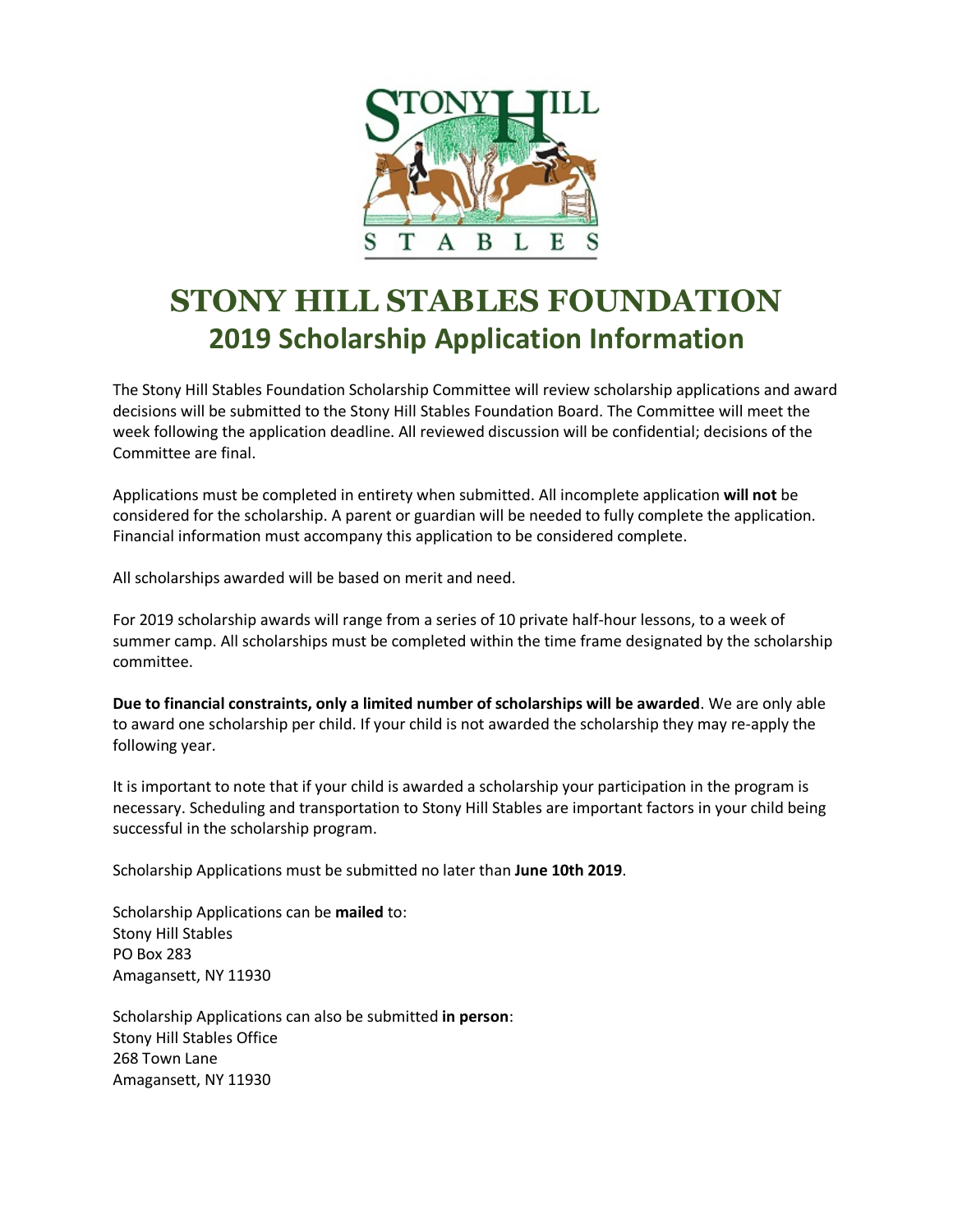

# **STONY HILL STABLES FOUNDATION**

## **2019 Scholarship Application**

| 1. Please briefly describe your love for horses and experience riding, if any? How long have you<br>been riding and what type of riding have you been doing? |  |
|--------------------------------------------------------------------------------------------------------------------------------------------------------------|--|
|                                                                                                                                                              |  |
|                                                                                                                                                              |  |
|                                                                                                                                                              |  |
|                                                                                                                                                              |  |
|                                                                                                                                                              |  |